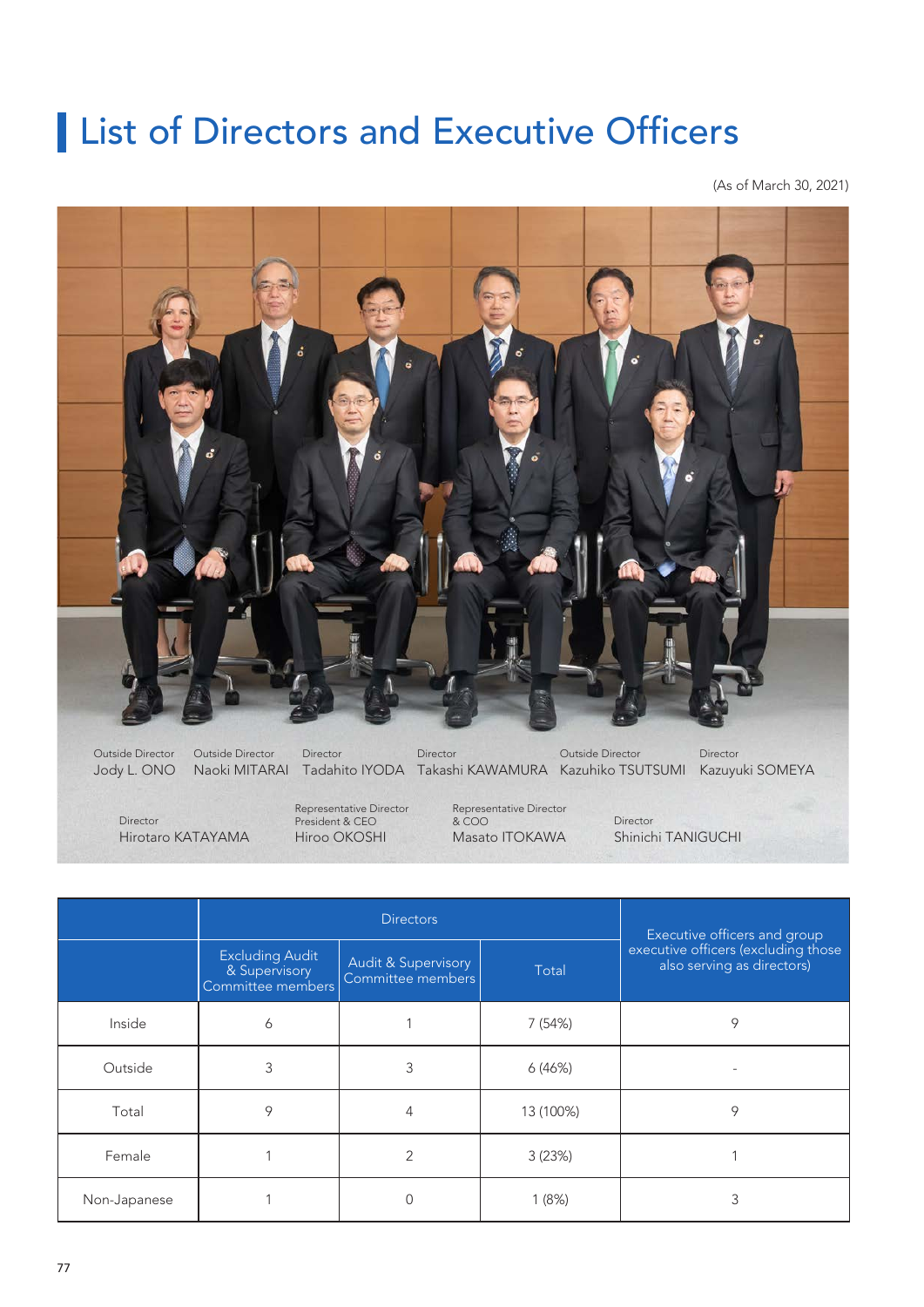### **Directors**



Representative Director, President & CEO

### Hiroo OKOSHI

- 1984 Joined MABUCHI MOTOR CO., LTD. Manager Procurement Section, MABUCHI INDUSTRY CO., 1990 Manager - Procu
- 1996 2002 LTD.<br>Manager - President Office, MABUCHI INDUSTRY CO.,LTD. Director, General Manager - General Affairs Department<br>Human Resources Department, MABUCHI INDUSTRY
- 
- 2002 2003
- 2004 2009 Human Resources Department, MABUCHI INDUSTRY<br>CO.,LTD.<br>Manager - Corporate Planning Department<br>Deputy Senior General Manager - Business Platform<br>Innovation Headquarters<br>General Manager - Corporate Planning Department<br>Execut
- 2011 Headquarters Director, Executive Officer, Senior General Manager -
- 
- 2013 2019 Administration Headquarters Representative Director, President Representative Director, President & CEO (Current Position)
- 



Representative Director & COO, Senior Managing Executive Officer, In Charge of Internal Controls, Chief Quality and Environmental Officer

Masato ITOKAWA

- 1984 1985 Joined MABUCHI MOTOR CO., LTD.
- 2002
- Production Engineering Section, MABUCHI MOTOR<br>TAIWAN LTD.<br>Manager Manufacturing Technology Section, Production<br>Engineering Office, Technology Department<br>General Manager Quality Assurance Department<br>Executive Officer, G
- 2005 2009
- 2013 Director, Executive Officer, General Manager Quality Assurance Department
- 2016 Director, Executive Officer, Senior General Manager - Quality Assurance Headquarters
- 2017 Representative Director, Managing Executive Officer, Chief Quality and Environmental Officer, Senior General Manager
- 2018 - Quality Assurance Headquarters Representative Director, Managing Executive Officer, Chief Quality and Environmental Officer, Senior General Manager - Quality Assurance Headquarters, In Charge of Internal
- 2019 Controls Representative Director & COO, Senior Managing Executive Officer, In Charge of Internal Controls, Chief Quality and Environmental Officer (Current Position)



Director, Managing Executive Officer, Chief Technology Officer

### Shinichi TANIGUCHI

1987

- 2013 Joined MABUCHI MOTOR CO., LTD. General Manager - Product Development Department 2, Research and Development Headquarters
- 2013 2018 President - MABUCHI MOTOR (JIANGSU) CO., LTD. Deputy Senior General Manager - Product Development
- 2018
- Headquarters Executive Officer, Deputy Senior General Manager Product Development Headquarters
- 2018 Executive Officer, Senior General Manager, Manufacturing
- 2019 2020 Headquarters<br>Director, Executive Officer, Chief Technology Officer, Senior<br>General Manager - Manufacturing Headquarters<br>Dificer, Senior General Manager - Manufacturing<br>Officer, Senior General Manager - Manufacturing
- 2021 Headquarters Director, Managing Executive Officer, Chief Technology Officer (Current Position)



1999

Director, Executive Officer, Senior General Manager - Corporate Planning Headquarters, General Manager - Corporate Communication Department

### Tadahito IYODA

- Joined MABUCHI MOTOR CO., LTD.
- 2004 2010 2013
- Manager President Office, MABUCHI INDUSRY CO., LTD. General Manager Corporate Planning Department Executive Officer, Senior General Manager Administration Headquarters
- 2015 Director, Executive Officer, Senior General Manager -
- 2018 Administration Headquarters Director, Group Executive Officer, Chief Regional Officer in
- 2020 the Americas Director, Executive Officer, General Manager Corporate 2020 Planning Department Director, Executive Officer, Senior General Manager -
- 2021 Corporate Planning Headquarters Director, Executive Officer, Senior General Manager -
- Corporate Planning Headquarters, General Manager Corporate Communication Department (Current Position)



Director, Managing Executive Officer, Assistant to the President, Chief Officer of Subsidiaries, Chief Administrative Officer, In Charge of Purchasing, Senior General Manager - Human Resources and General Affairs Headquarters

#### Hirotaro KATAYAMA

- 1991 1997 Joined MABUCHI MOTOR CO., LTD. Manager, Quality Assurance Section, MABUCHI INDUSTRY
- 2005 CO., LTD. <sub>1.</sub><br>- Business Administration Department, Power Unit
- 2007 2014 Deputy Senior General Manager - Operations Control Motor Division President - MABUCHI MOYOR (JIANGSU) CO., LTD.
- 2014
- 2015
- 2017
- 2019 Headquarters<br>
Headquarters<br>
Senior General Manager - Operations Control Headquarters<br>
Director, Executive Officer, Senior General Manager -<br>
Operations Control Headquarters<br>
Director, Managing Executive Officer, Chief Busi
- 2020
- 2021 Officer, Senior General Manager - Human Resources and<br>General Affairs Headquarters, Senior General Manager -<br>Purchasing Headquarters<br>Director, Managing Executive Officer, Assistant to the<br>Director, Managing Executive Offic - Human Resource<br>(Current Position)

Director, Executive Officer, Assistant COO

### Takashi KAWAMURA

- 2020 Joined MABUCHI MOTOR CO., LTD. 2020
- Assistant to Chief Business Officer Assistant COO
- 2020 2021 Director, Executive Officer, Assistant COO

## Outside Directors



Outside Director

Naoki MITARAI

- 1976 2000 2004 Joined HITACHI, LTD. LTD.<br>- Employee Relations Department, HITACHI, LTD. Deputy General Manager - Information &
- Telecommunication Systems Group, Government & Public Corporation Information System Sales Management
- 2005 Division, HITACHI, LTD. General Manager, Group Company Office, Hitachi Group -Corporate Strategy, Hitachi Group Headquarters, HITACHI, LTD.
- 2010 Senior General Manager-Human Resources Management Headquarters and General Affairs Headquarters, HITACHI,
- 2011
- 2014 LTD.<br>Wice President, Senior General Manager - Human<br>Resources Management Headquarters and General Affairs<br>Headquarters, HITACHI, LTD.<br>Senior Vice President and Executive Officer, CHRO (Chief<br>Human Resources Officer), Risk
- 2015 Technologies Corporation. Representative Executive Officer and Executive Vice
- 2016 2017 President, Hitachi High-Technologies Corporation. Executive Adviser - Hitachi High-Technologies Corporation Outside Director, MABUCHI MOTOR CO., LTD. (Current
- 2019 Position) Visiting Professor University of Tsukuba (Current Position)



### Outside Director

### Kazuhiko TSUTSUMI

- 1982 2006 Joined MITSUBISHI ELECTRIC CO., LTD. Vice-Director, Mitsubishi Electric Research Laboratories
- 2008 2010 Director, Mitsubishi Electric Research Laboratories<br>Executive Officer, Managing Director, Development<br>Division, MITSUBISHI ELECTRIC CO.,LTD.<br>Adviser, MITSUBISHI ELECTRIC CO.,LTD.<br>Visiting Professor, Kanazawa Institute of T
- 2014 2014
- 2018 (Current Position) Project Technical Advisor, MITSUBISHI ELECTRIC CO.,LTD.
- 2019 (Current Position) Vice-Chairmen, International Electrotechnical Commission
- 2019 (IEC) (Current Position) Outside Director, MABUCHI MOTOR CO., LTD. (Current Position)



#### Outside Director

Jody L. ONO

- 2005 Executive Officer, SITE, Stockholm School of Economics Instructor, Corps of Cadets Center for Leadership
- 2013 Excellence, Texas A&M University Lecturer, Graduate School of International Corporate
- 2015 2017 Strategy (ICS), Hitotsubashi University Business School Adj. Associate Professor, School of International Corporate Strategy (ICS), Hitotsubashi University Business School Outside Director, MABUCHI MOTOR CO., LTD. (Current
- 2019 Position)
- 2021 Adj. Professor, School of International Corporate Strategy (ICS), Hitotsubashi University Business School (Current Position)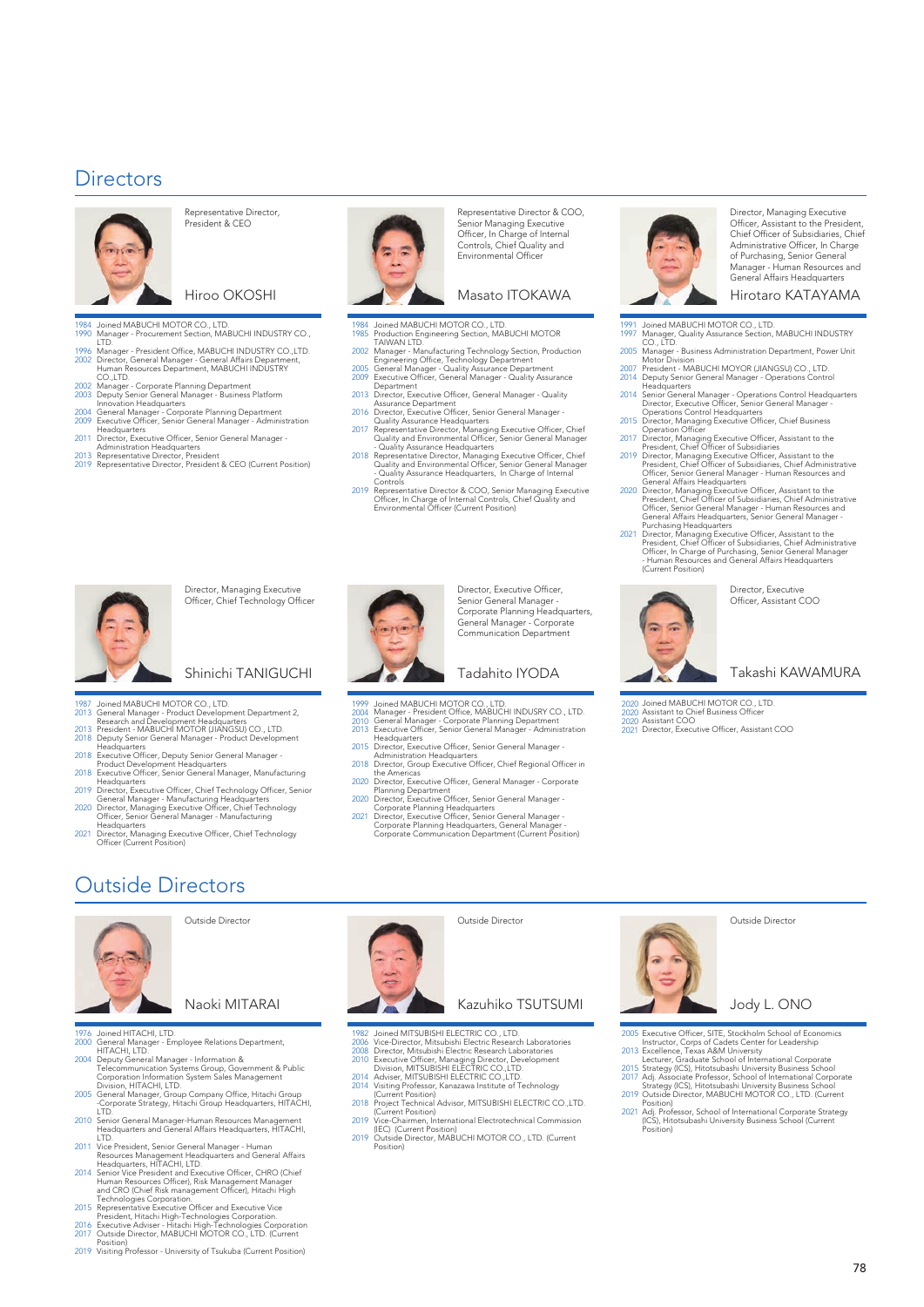# **List of Directors and Executive Officers**

### Director, Full-time Audit & Supervisory Committee Member



Director, Full-time Audit & Supervisory Committee Member

### Kazuyuki SOMEYA

1986 2005 Joined MABUCHI MOTOR CO., LTD. General Manager - Accounting Department Administration Headquarters General Manager - Accounting and Finance Department

- 2010
- 2013 Administration Headquarters. President MABUCHI INDUSTRY CO., LTD.
- 2016 2019 Full-Time Audit & Supervisory Board Member Director, Full-time Audit & Supervisory Committee Member (Current Position)

## Outside Directors, Audit & Supervisory Committee Members



Outside Director, Audit & Supervisory Committee Member

Takashi ASAI

- 
- 1990 1990 1998 2002 2005 Registered as an attorney Joined Daiichifuyo Law Office (Current Position)
- 
- 
- 2009 Partner, Daiichifuyo Law Office (Current Position)<br>Part-Time Lecturer, Faculty of Law, Keio University<br>Part-Time Lecturer, Legal Affairs Research Course (Law<br>School) of Keio University Graduate School<br>Professor, Legal Affa
- 2014 Part-Time Lecturer, Keio University Graduate School (Current Position)
- 2016
- 2019 Outside Audit & Supervisory Board Member, MABUCHI<br>MOTOR CO., LTD.<br>Outside Director, Audit & Supervisory Committee Member,<br>MABUCHI MOTOR CO., LTD. (Current Position)



Supervisory Committee Member

Outside Director, Audit &

### Kyoko UEMURA

- 
- Assistant Judge, Osaka District Court Judge, Numazu Branch, Shizuoka Family Court Judge, Yokohama District Court Registered as an attorney
- 1994 2004 2005 2008
- 2008 2017 Attorney, LM Law Offices External Auditor, MS&AD Insurance Group Holdings, Inc.
- 2018 (Current Position) External Director, SoftBank Corp. (Current Position)
- 2018 Attorney, Miyama, Koganemaru & Associates (Current Position) 2021
- Outside Director, Audit & Supervisory Committee Member, MABUCHI MOTOR CO., LTD. (Current Position)



Outside Director, Audit & Supervisory Committee Member

#### Yoko TOYOSHI

- 
- 1981 1989 1990 Joined the Bank of Fukuoka, Ltd Joined Asahi Shinwa & Co. (currently KPMG AZSA LLC) Joined Deloitte Touche Tohmatsu (currently Deloitte Touche Tohmatsu LLC)
- 2008 Partner, Deloitte Touche Tohmatsu (currently Deloitte Touche Tohmatsu LLC)
- 2013
- 2016 2018 Appointed as Chief Certified Public Accountant Audit<br>Inspector, Certified Public Accountants and Auditing<br>Oversight Board, Financial Services Agency<br>Joined Deloitte Touche Tolmatsu LLC<br>Outside Director (Audit & Supervisory
- 2020 Outside Audit & Supervisory Board Member, KOKUYO Co., Ltd. (Current Position)
- 2021 Outside Director, Audit & Supervisory Committee Member, MABUCHI MOTOR CO., LTD. (Current Position)

### Executive Officers and Responsibilities (excluding those serving as directors)



Managing Executive Officer, In Charge of Product Development, Senior General Manager - Automotive Product Business Unit 1

### Eiji UENISHI

- 2004 2004
- 
- 2007 Joined MABUCHI MOTOR CO., LTD.<br>Manager - Product Development Group 3, Product<br>Development Department, Technology Headquarters<br>General Manager - Product Development Department2,<br>Technology Headquarters<br>Deputy Senior General
- 2013
- 2015 Deputy Senior General Manager - Technology<br>Headquarters<br>Executive Officer, Deputy Senior General Manager
- 
- 2017
- 2019
- 2020
- 2020
- 2021 Executive Officer, Deputy Senior General Manager<br>
Executive Officer, Deputy Senior General Manager -<br>
Director, Executive Officer, Senior General Manager -<br>
Director, Executive Officer, Assistant Chief Business Officer,<br>
D



Managing Executive Officer, In Charge of Sales, Senior General Manager - Consumer and Industrial Product Business Unit, Chief Regional Officer in Europe

### Tsuyoshi NAKAMURA

- 
- 1988 1992 2003 2004 2005 2006
- 
- 2007 2011
- 2011 2012
- 2013
- 2015
- 2017
- 2018 2019
- 2019
- 2020 2021
- Joined MABUCHI MOTOR CO., LTD.<br>Manager Sales Section 2, MABUCHI INDUSTRY CO., LTD.<br>Manager Sales Section 2, MABUCHI INDUSTRY CO., LTD.<br>Manager Planning Sales Group, Power Unit Motor Division<br>General Manager Seles G



Executive Officer, Senior General Manager - Manufacturing **Headquarters** 

### Toru SHIBASAKI

- 
- 1991 2013 2016
- 
- 2018
- 2021 Joined MABUCHI MOTOR CO., LTD.<br>President - MABUCHI MOTOR DANANG LTD.<br>Vice Chairman - MABUCHI MOTOR VIETNAM LTD., Vice<br>Chairman & President - MABUCHI MOTOR DANANG LTD.<br>Executive Officer, Deputy Senior General - Manager<br>Manu